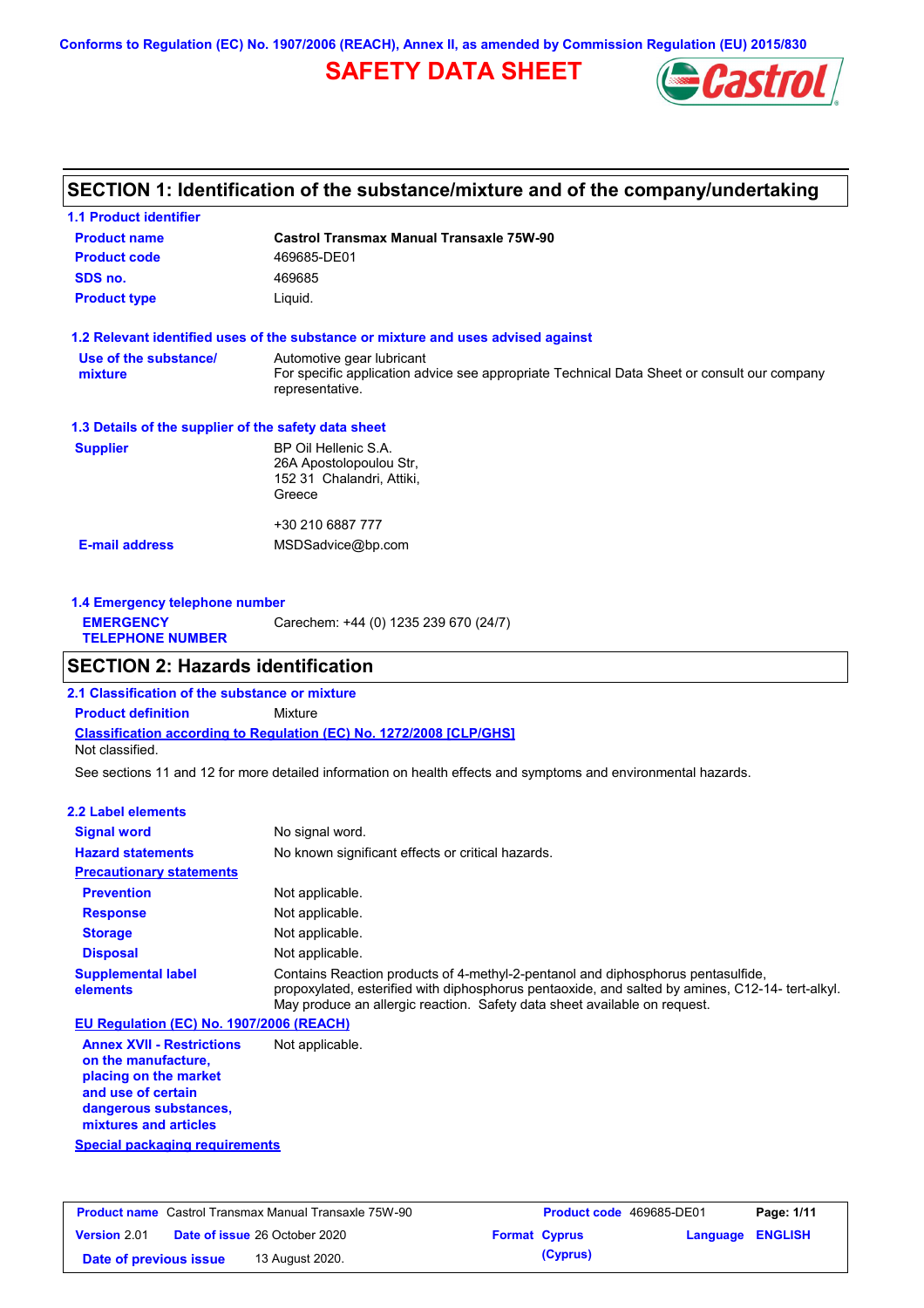# **SECTION 2: Hazards identification**

| <b>Containers to be fitted</b><br>with child-resistant<br>fastenings                                                     | Not applicable.                                                                                               |
|--------------------------------------------------------------------------------------------------------------------------|---------------------------------------------------------------------------------------------------------------|
| <b>Tactile warning of danger</b>                                                                                         | Not applicable.                                                                                               |
| 2.3 Other hazards                                                                                                        |                                                                                                               |
| <b>Results of PBT and vPvB</b><br>assessment                                                                             | Product does not meet the criteria for PBT or vPvB according to Regulation (EC) No. 1907/2006,<br>Annex XIII. |
| <b>Product meets the criteria</b><br>for PBT or vPvB according<br>to Regulation (EC) No.<br><b>1907/2006, Annex XIII</b> | This mixture does not contain any substances that are assessed to be a PBT or a vPvB.                         |
| Other hazards which do<br>not result in classification                                                                   | Defatting to the skin.                                                                                        |

### **SECTION 3: Composition/information on ingredients**

Mixture

#### **3.2 Mixtures**

**Product definition**

Synthetic base stock. Proprietary performance additives.

| <b>Product/ingredient</b><br>name                             | <b>Identifiers</b>                                                                     | $\%$      | <b>Regulation (EC) No.</b><br>1272/2008 [CLP] | <b>Type</b> |
|---------------------------------------------------------------|----------------------------------------------------------------------------------------|-----------|-----------------------------------------------|-------------|
| 1-Decene, homopolymer,<br>hydrogenated                        | REACH #: 01-2119486452-34<br>EC: 500-183-1<br>CAS: 68037-01-4                          | ≥25 - ≤50 | Asp. Tox. 1, H304                             | $[1]$       |
| Dec-1-ene, trimers, hydrogenated                              | REACH #: 01-2119493949-12 ≥25 - ≤50<br>$EC: 500-393-3$<br>CAS: 157707-86-3             |           | Asp. Tox. 1, H304                             | [1]         |
| Distillates (petroleum), solvent-<br>dewaxed heavy paraffinic | REACH #: 01-2119471299-27<br>$EC: 265-169-7$<br>CAS: 64742-65-0<br>Index: 649-474-00-6 | ≤10       | Asp. Tox. 1, H304                             | [1]         |

#### **Type**

[1] Substance classified with a health or environmental hazard

[2] Substance with a workplace exposure limit

[3] Substance meets the criteria for PBT according to Regulation (EC) No. 1907/2006, Annex XIII

[4] Substance meets the criteria for vPvB according to Regulation (EC) No. 1907/2006, Annex XIII

[5] Substance of equivalent concern

[6] Additional disclosure due to company policy

Occupational exposure limits, if available, are listed in Section 8.

#### **SECTION 4: First aid measures**

#### **4.1 Description of first aid measures**

| <b>Eye contact</b>                | In case of contact, immediately flush eyes with plenty of water for at least 15 minutes. Eyelids<br>should be held away from the eyeball to ensure thorough rinsing. Check for and remove any<br>contact lenses. Get medical attention. |
|-----------------------------------|-----------------------------------------------------------------------------------------------------------------------------------------------------------------------------------------------------------------------------------------|
| <b>Skin contact</b>               | Wash skin thoroughly with soap and water or use recognised skin cleanser. Remove<br>contaminated clothing and shoes. Wash clothing before reuse. Clean shoes thoroughly before<br>reuse. Get medical attention if irritation develops.  |
| <b>Inhalation</b>                 | If inhaled, remove to fresh air. Get medical attention if symptoms occur.                                                                                                                                                               |
| <b>Ingestion</b>                  | Do not induce vomiting unless directed to do so by medical personnel. Get medical attention if<br>symptoms occur.                                                                                                                       |
| <b>Protection of first-aiders</b> | No action shall be taken involving any personal risk or without suitable training.                                                                                                                                                      |

#### **4.2 Most important symptoms and effects, both acute and delayed**

See Section 11 for more detailed information on health effects and symptoms.

#### **Potential acute health effects Inhalation** Vapour inhalation under ambient conditions is not normally a problem due to low vapour

| Ingestion           | No known significant effects or critical hazards.                                        |
|---------------------|------------------------------------------------------------------------------------------|
|                     | pressure.                                                                                |
| <u>IIIIalativii</u> | vapour imitatation unider ambient conditions is not nomially a problem due to low vapour |

| <b>Product name</b> Castrol Transmax Manual Transaxle 75W-90 |  | <b>Product code</b> 469685-DE01      |  | Page: 2/11           |                         |  |
|--------------------------------------------------------------|--|--------------------------------------|--|----------------------|-------------------------|--|
| Version 2.01                                                 |  | <b>Date of issue 26 October 2020</b> |  | <b>Format Cyprus</b> | <b>Language ENGLISH</b> |  |
| Date of previous issue                                       |  | 13 August 2020.                      |  | (Cyprus)             |                         |  |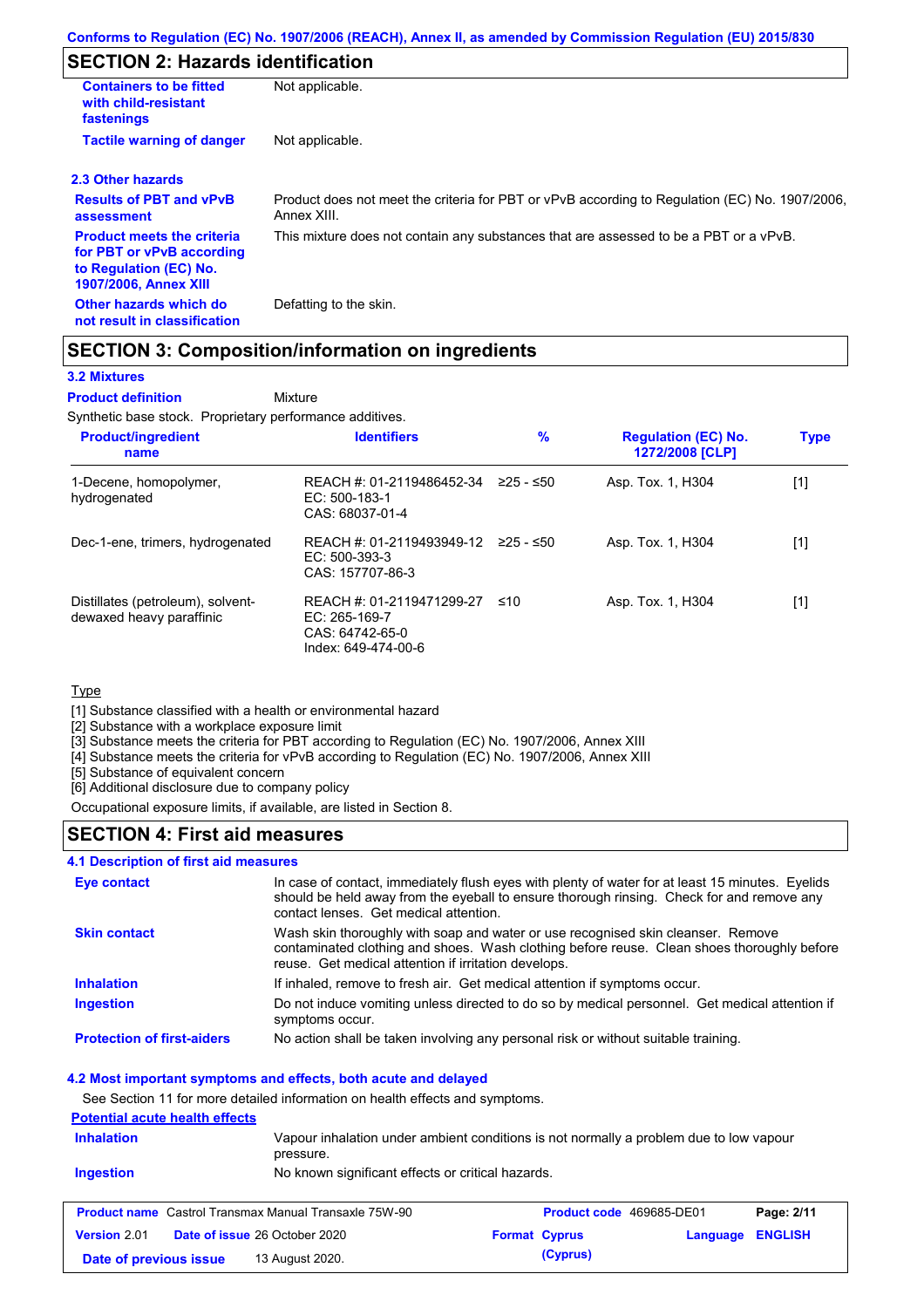|                                                           | Conforms to Regulation (EC) No. 1907/2006 (REACH), Annex II, as amended by Commission Regulation (EU) 2015/830                                                                                                                                                                                                                                                    |  |  |  |  |
|-----------------------------------------------------------|-------------------------------------------------------------------------------------------------------------------------------------------------------------------------------------------------------------------------------------------------------------------------------------------------------------------------------------------------------------------|--|--|--|--|
| <b>SECTION 4: First aid measures</b>                      |                                                                                                                                                                                                                                                                                                                                                                   |  |  |  |  |
| <b>Skin contact</b>                                       | Defatting to the skin. May cause skin dryness and irritation.                                                                                                                                                                                                                                                                                                     |  |  |  |  |
| <b>Eye contact</b>                                        | No known significant effects or critical hazards.                                                                                                                                                                                                                                                                                                                 |  |  |  |  |
|                                                           | Delayed and immediate effects as well as chronic effects from short and long-term exposure                                                                                                                                                                                                                                                                        |  |  |  |  |
| <b>Inhalation</b>                                         | Overexposure to the inhalation of airborne droplets or aerosols may cause irritation of the<br>respiratory tract.                                                                                                                                                                                                                                                 |  |  |  |  |
| <b>Ingestion</b>                                          | Ingestion of large quantities may cause nausea and diarrhoea.                                                                                                                                                                                                                                                                                                     |  |  |  |  |
| <b>Skin contact</b>                                       | Prolonged or repeated contact can defat the skin and lead to irritation and/or dermatitis.                                                                                                                                                                                                                                                                        |  |  |  |  |
| <b>Eye contact</b>                                        | Potential risk of transient stinging or redness if accidental eye contact occurs.                                                                                                                                                                                                                                                                                 |  |  |  |  |
|                                                           | 4.3 Indication of any immediate medical attention and special treatment needed                                                                                                                                                                                                                                                                                    |  |  |  |  |
| <b>Notes to physician</b>                                 | Treatment should in general be symptomatic and directed to relieving any effects.                                                                                                                                                                                                                                                                                 |  |  |  |  |
| <b>SECTION 5: Firefighting measures</b>                   |                                                                                                                                                                                                                                                                                                                                                                   |  |  |  |  |
| 5.1 Extinguishing media                                   |                                                                                                                                                                                                                                                                                                                                                                   |  |  |  |  |
| <b>Suitable extinguishing</b><br>media                    | In case of fire, use foam, dry chemical or carbon dioxide extinguisher or spray.                                                                                                                                                                                                                                                                                  |  |  |  |  |
| <b>Unsuitable extinguishing</b><br>media                  | Do not use water jet. The use of a water jet may cause the fire to spread by splashing the<br>burning product.                                                                                                                                                                                                                                                    |  |  |  |  |
| 5.2 Special hazards arising from the substance or mixture |                                                                                                                                                                                                                                                                                                                                                                   |  |  |  |  |
| <b>Hazards from the</b><br>substance or mixture           | In a fire or if heated, a pressure increase will occur and the container may burst.                                                                                                                                                                                                                                                                               |  |  |  |  |
| <b>Hazardous combustion</b><br>products                   | Combustion products may include the following:<br>carbon oxides (CO, CO <sub>2</sub> ) (carbon monoxide, carbon dioxide)                                                                                                                                                                                                                                          |  |  |  |  |
| <b>5.3 Advice for firefighters</b>                        |                                                                                                                                                                                                                                                                                                                                                                   |  |  |  |  |
| <b>Special precautions for</b><br>fire-fighters           | No action shall be taken involving any personal risk or without suitable training. Promptly<br>isolate the scene by removing all persons from the vicinity of the incident if there is a fire.                                                                                                                                                                    |  |  |  |  |
| <b>Special protective</b><br>equipment for fire-fighters  | Fire-fighters should wear appropriate protective equipment and self-contained breathing<br>apparatus (SCBA) with a full face-piece operated in positive pressure mode. Clothing for fire-<br>fighters (including helmets, protective boots and gloves) conforming to European standard EN<br>469 will provide a basic level of protection for chemical incidents. |  |  |  |  |
| <b>SECTION 6: Accidental release measures</b>             |                                                                                                                                                                                                                                                                                                                                                                   |  |  |  |  |
|                                                           |                                                                                                                                                                                                                                                                                                                                                                   |  |  |  |  |

|                                                                                                                                                                                                                                                                                                                                                                                                                      | 6.1 Personal precautions, protective equipment and emergency procedures                                                                                                                                                                                                                                                             |                          |          |                |
|----------------------------------------------------------------------------------------------------------------------------------------------------------------------------------------------------------------------------------------------------------------------------------------------------------------------------------------------------------------------------------------------------------------------|-------------------------------------------------------------------------------------------------------------------------------------------------------------------------------------------------------------------------------------------------------------------------------------------------------------------------------------|--------------------------|----------|----------------|
| For non-emergency<br>personnel                                                                                                                                                                                                                                                                                                                                                                                       | No action shall be taken involving any personal risk or without suitable training. Evacuate<br>surrounding areas. Keep unnecessary and unprotected personnel from entering. Do not touch<br>or walk through spilt material. Floors may be slippery; use care to avoid falling. Put on<br>appropriate personal protective equipment. |                          |          |                |
| For emergency responders<br>If specialised clothing is required to deal with the spillage, take note of any information in<br>Section 8 on suitable and unsuitable materials. See also the information in "For non-<br>emergency personnel".                                                                                                                                                                         |                                                                                                                                                                                                                                                                                                                                     |                          |          |                |
| <b>6.2 Environmental</b><br>Avoid dispersal of spilt material and runoff and contact with soil, waterways, drains and sewers.<br>Inform the relevant authorities if the product has caused environmental pollution (sewers,<br>precautions<br>waterways, soil or air).                                                                                                                                               |                                                                                                                                                                                                                                                                                                                                     |                          |          |                |
| 6.3 Methods and material for containment and cleaning up                                                                                                                                                                                                                                                                                                                                                             |                                                                                                                                                                                                                                                                                                                                     |                          |          |                |
| <b>Small spill</b><br>Stop leak if without risk. Move containers from spill area. Absorb with an inert material and<br>place in an appropriate waste disposal container. Dispose of via a licensed waste disposal<br>contractor.                                                                                                                                                                                     |                                                                                                                                                                                                                                                                                                                                     |                          |          |                |
| Stop leak if without risk. Move containers from spill area. Prevent entry into sewers, water<br><b>Large spill</b><br>courses, basements or confined areas. Contain and collect spillage with non-combustible,<br>absorbent material e.g. sand, earth, vermiculite or diatomaceous earth and place in container<br>for disposal according to local regulations. Dispose of via a licensed waste disposal contractor. |                                                                                                                                                                                                                                                                                                                                     |                          |          |                |
| 6.4 Reference to other<br>See Section 1 for emergency contact information.<br>See Section 5 for firefighting measures.<br><b>sections</b><br>See Section 8 for information on appropriate personal protective equipment.<br>See Section 12 for environmental precautions.<br>See Section 13 for additional waste treatment information.                                                                              |                                                                                                                                                                                                                                                                                                                                     |                          |          |                |
| <b>Product name</b> Castrol Transmax Manual Transaxle 75W-90                                                                                                                                                                                                                                                                                                                                                         |                                                                                                                                                                                                                                                                                                                                     | Product code 469685-DE01 |          | Page: 3/11     |
| Version 2.01                                                                                                                                                                                                                                                                                                                                                                                                         | <b>Date of issue 26 October 2020</b>                                                                                                                                                                                                                                                                                                | <b>Format Cyprus</b>     | Language | <b>ENGLISH</b> |
| Date of previous issue                                                                                                                                                                                                                                                                                                                                                                                               | 13 August 2020.                                                                                                                                                                                                                                                                                                                     | (Cyprus)                 |          |                |

 $\mathsf{l}$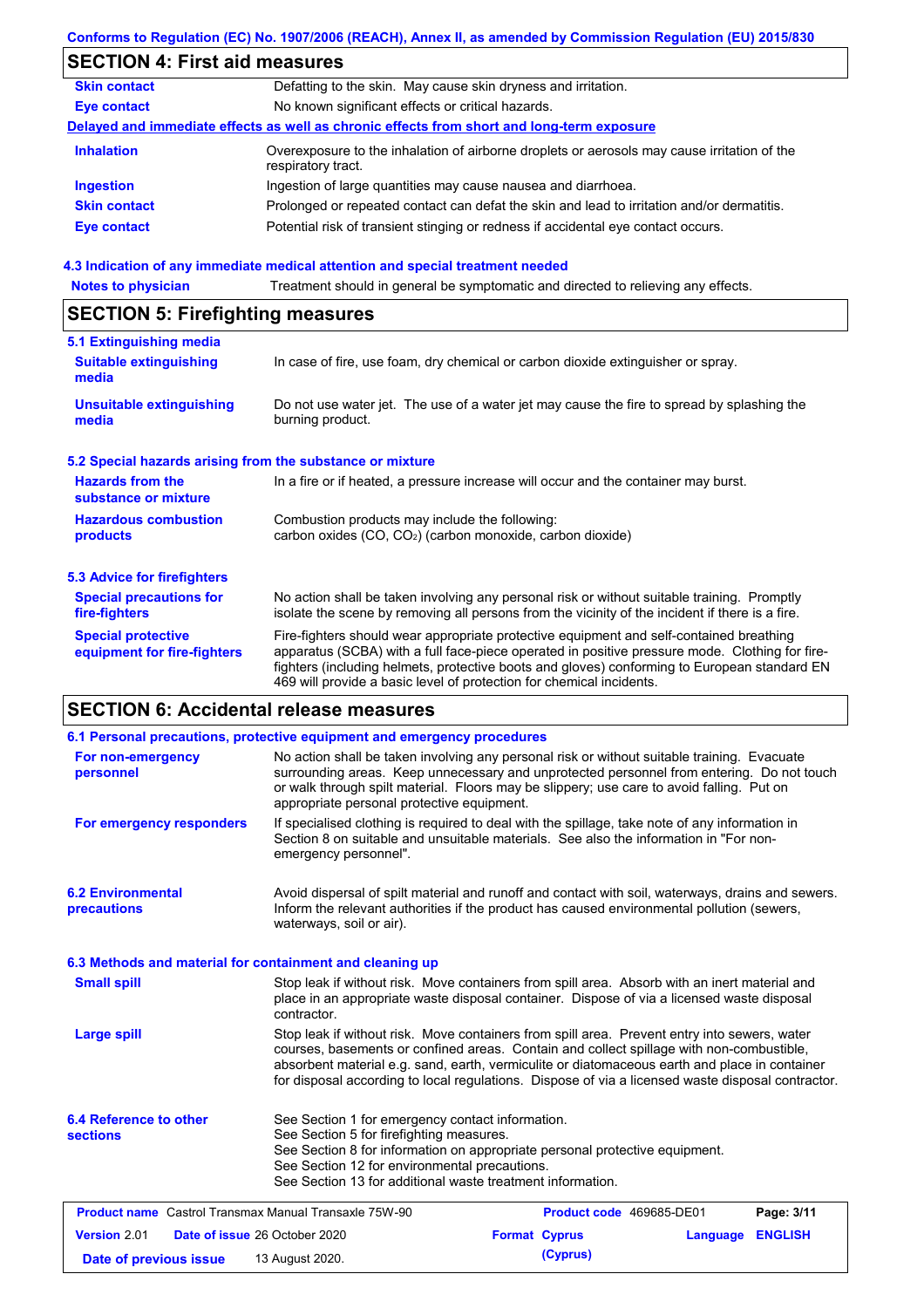### **SECTION 7: Handling and storage**

| 7.1 Precautions for safe handling                                             |                                                                                                                                                                                                                                                                                                                                                                                                                                                                                          |  |  |  |  |  |
|-------------------------------------------------------------------------------|------------------------------------------------------------------------------------------------------------------------------------------------------------------------------------------------------------------------------------------------------------------------------------------------------------------------------------------------------------------------------------------------------------------------------------------------------------------------------------------|--|--|--|--|--|
| <b>Protective measures</b>                                                    | Put on appropriate personal protective equipment.                                                                                                                                                                                                                                                                                                                                                                                                                                        |  |  |  |  |  |
| <b>Advice on general</b><br>occupational hygiene                              | Eating, drinking and smoking should be prohibited in areas where this material is handled.<br>stored and processed. Wash thoroughly after handling. Remove contaminated clothing and<br>protective equipment before entering eating areas. See also Section 8 for additional<br>information on hygiene measures.                                                                                                                                                                         |  |  |  |  |  |
| <b>7.2 Conditions for safe</b><br>storage, including any<br>incompatibilities | Store in accordance with local regulations. Store in a dry, cool and well-ventilated area, away<br>from incompatible materials (see Section 10). Keep away from heat and direct sunlight. Keep<br>container tightly closed and sealed until ready for use. Containers that have been opened must<br>be carefully resealed and kept upright to prevent leakage. Store and use only in equipment/<br>containers designed for use with this product. Do not store in unlabelled containers. |  |  |  |  |  |
| <b>Not suitable</b>                                                           | Prolonged exposure to elevated temperature.                                                                                                                                                                                                                                                                                                                                                                                                                                              |  |  |  |  |  |
| 7.3 Specific end use(s)                                                       |                                                                                                                                                                                                                                                                                                                                                                                                                                                                                          |  |  |  |  |  |
| <b>Recommendations</b>                                                        | See section 1.2 and Exposure scenarios in annex, if applicable.                                                                                                                                                                                                                                                                                                                                                                                                                          |  |  |  |  |  |
|                                                                               | <b>SECTION 8: Exposure controls/personal protection</b>                                                                                                                                                                                                                                                                                                                                                                                                                                  |  |  |  |  |  |

#### **8.1 Control parameters**

**Occupational exposure limits**

#### **Product/ingredient name Exposure limit values Recommended monitoring procedures** No exposure limit value known. If this product contains ingredients with exposure limits, personal, workplace atmosphere or biological monitoring may be required to determine the effectiveness of the ventilation or other control measures and/or the necessity to use respiratory protective equipment. Reference should be made to monitoring standards, such as the following: European Standard EN 689 (Workplace atmospheres - Guidance for the assessment of exposure by inhalation to chemical agents for comparison with limit values and measurement strategy) European Standard EN 14042 (Workplace atmospheres - Guide for the application and use of procedures for the assessment of exposure to chemical and biological agents) European Standard EN 482 Whilst specific OELs for certain components may be shown in this section, other components may be present in any mist, vapour or dust produced. Therefore, the specific OELs may not be applicable to the product as a whole and are provided for guidance only.

the determination of hazardous substances will also be required.

(Workplace atmospheres - General requirements for the performance of procedures for the measurement of chemical agents) Reference to national guidance documents for methods for

#### **Derived No Effect Level**

No DNELs/DMELs available.

#### **Predicted No Effect Concentration**

No PNECs available

#### **8.2 Exposure controls**

| <b>Appropriate engineering</b><br><b>controls</b> | kept in good condition and properly maintained.                    | Provide exhaust ventilation or other engineering controls to keep the relevant airborne<br>concentrations below their respective occupational exposure limits.<br>All activities involving chemicals should be assessed for their risks to health, to ensure<br>exposures are adequately controlled. Personal protective equipment should only be considered<br>after other forms of control measures (e.g. engineering controls) have been suitably evaluated.<br>Personal protective equipment should conform to appropriate standards, be suitable for use, be<br>Your supplier of personal protective equipment should be consulted for advice on selection and<br>appropriate standards. For further information contact your national organisation for standards.<br>The final choice of protective equipment will depend upon a risk assessment. It is important to<br>ensure that all items of personal protective equipment are compatible. |                            |
|---------------------------------------------------|--------------------------------------------------------------------|------------------------------------------------------------------------------------------------------------------------------------------------------------------------------------------------------------------------------------------------------------------------------------------------------------------------------------------------------------------------------------------------------------------------------------------------------------------------------------------------------------------------------------------------------------------------------------------------------------------------------------------------------------------------------------------------------------------------------------------------------------------------------------------------------------------------------------------------------------------------------------------------------------------------------------------------------|----------------------------|
| <b>Individual protection measures</b>             |                                                                    |                                                                                                                                                                                                                                                                                                                                                                                                                                                                                                                                                                                                                                                                                                                                                                                                                                                                                                                                                      |                            |
| <b>Hygiene measures</b>                           | stations and safety showers are close to the workstation location. | Wash hands, forearms and face thoroughly after handling chemical products, before eating,<br>smoking and using the lavatory and at the end of the working period. Ensure that eyewash                                                                                                                                                                                                                                                                                                                                                                                                                                                                                                                                                                                                                                                                                                                                                                |                            |
| <b>Respiratory protection</b>                     | of the working conditions.                                         | In case of insufficient ventilation, wear suitable respiratory equipment.<br>The correct choice of respiratory protection depends upon the chemicals being handled, the<br>conditions of work and use, and the condition of the respiratory equipment. Safety procedures<br>should be developed for each intended application. Respiratory protection equipment should<br>therefore be chosen in consultation with the supplier/manufacturer and with a full assessment                                                                                                                                                                                                                                                                                                                                                                                                                                                                              |                            |
|                                                   | <b>Product name</b> Castrol Transmax Manual Transaxle 75W-90       | Product code 469685-DE01                                                                                                                                                                                                                                                                                                                                                                                                                                                                                                                                                                                                                                                                                                                                                                                                                                                                                                                             | Page: 4/11                 |
| Version 2.01                                      | Date of issue 26 October 2020                                      | <b>Format Cyprus</b>                                                                                                                                                                                                                                                                                                                                                                                                                                                                                                                                                                                                                                                                                                                                                                                                                                                                                                                                 | <b>ENGLISH</b><br>Language |
| Date of previous issue                            | 13 August 2020.                                                    | (Cyprus)                                                                                                                                                                                                                                                                                                                                                                                                                                                                                                                                                                                                                                                                                                                                                                                                                                                                                                                                             |                            |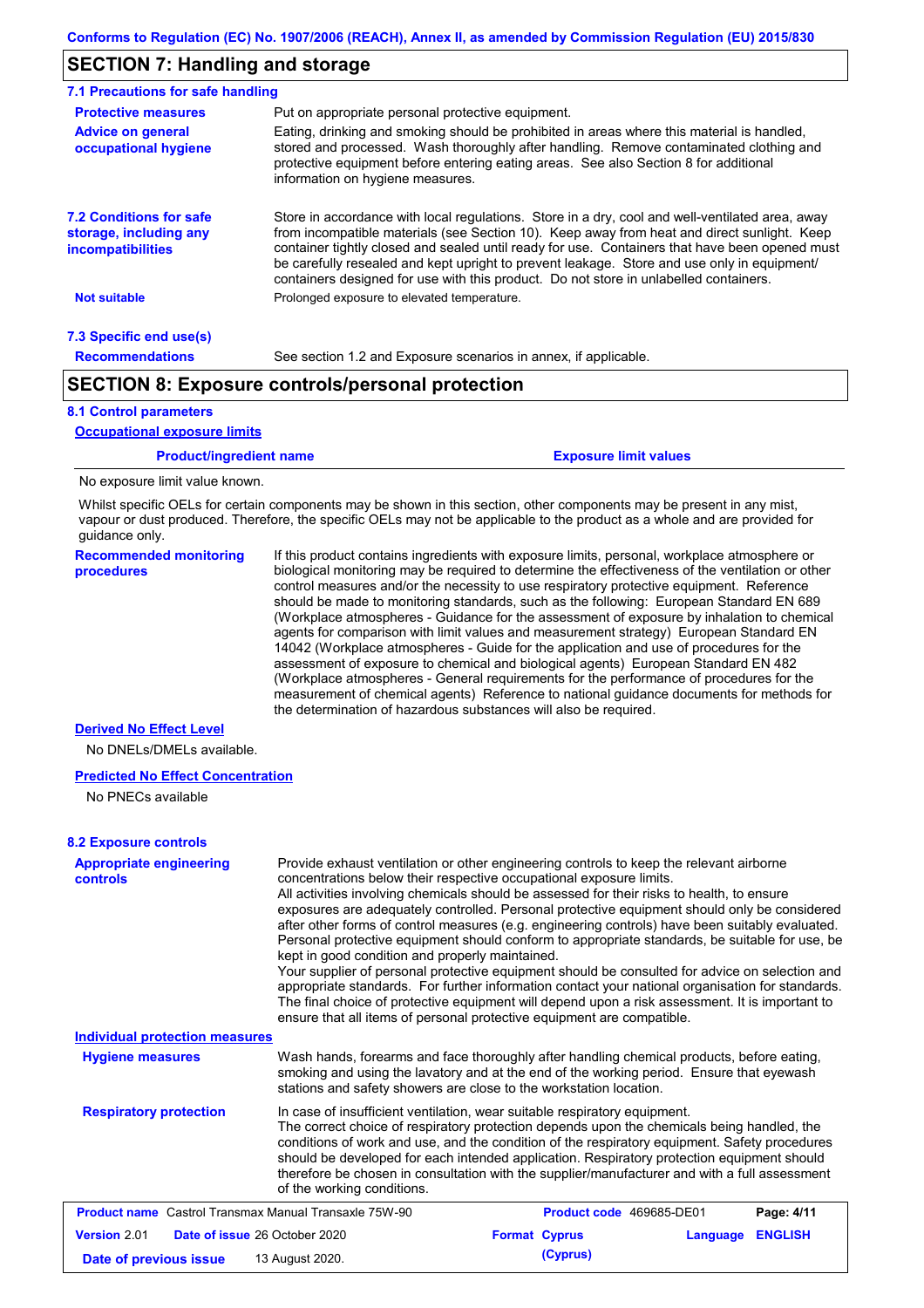## **SECTION 8: Exposure controls/personal protection**

| <b>Eye/face protection</b><br><b>Skin protection</b>         | Safety glasses with side shields.                                                        |                                                                                                                                                                                                                                                                                                                                                                                                                                                                                                                                                                                                                                                   |                  |
|--------------------------------------------------------------|------------------------------------------------------------------------------------------|---------------------------------------------------------------------------------------------------------------------------------------------------------------------------------------------------------------------------------------------------------------------------------------------------------------------------------------------------------------------------------------------------------------------------------------------------------------------------------------------------------------------------------------------------------------------------------------------------------------------------------------------------|------------------|
| <b>Hand protection</b>                                       | <b>General Information:</b>                                                              |                                                                                                                                                                                                                                                                                                                                                                                                                                                                                                                                                                                                                                                   |                  |
|                                                              |                                                                                          | Because specific work environments and material handling practices vary, safety procedures<br>should be developed for each intended application. The correct choice of protective gloves<br>depends upon the chemicals being handled, and the conditions of work and use. Most gloves<br>provide protection for only a limited time before they must be discarded and replaced (even the<br>best chemically resistant gloves will break down after repeated chemical exposures).                                                                                                                                                                  |                  |
|                                                              | a full assessment of the working conditions.                                             | Gloves should be chosen in consultation with the supplier / manufacturer and taking account of                                                                                                                                                                                                                                                                                                                                                                                                                                                                                                                                                    |                  |
|                                                              | Recommended: Nitrile gloves.<br><b>Breakthrough time:</b>                                |                                                                                                                                                                                                                                                                                                                                                                                                                                                                                                                                                                                                                                                   |                  |
|                                                              |                                                                                          | Breakthrough time data are generated by glove manufacturers under laboratory test conditions<br>and represent how long a glove can be expected to provide effective permeation resistance. It<br>is important when following breakthrough time recommendations that actual workplace<br>conditions are taken into account. Always consult with your glove supplier for up-to-date<br>technical information on breakthrough times for the recommended glove type.<br>Our recommendations on the selection of gloves are as follows:                                                                                                                |                  |
|                                                              | Continuous contact:                                                                      |                                                                                                                                                                                                                                                                                                                                                                                                                                                                                                                                                                                                                                                   |                  |
|                                                              | can be obtained.<br>replacement regimes are determined and adhered to.                   | Gloves with a minimum breakthrough time of 240 minutes, or >480 minutes if suitable gloves<br>If suitable gloves are not available to offer that level of protection, gloves with shorter<br>breakthrough times may be acceptable as long as appropriate glove maintenance and                                                                                                                                                                                                                                                                                                                                                                    |                  |
|                                                              | Short-term / splash protection:                                                          |                                                                                                                                                                                                                                                                                                                                                                                                                                                                                                                                                                                                                                                   |                  |
|                                                              | Recommended breakthrough times as above.<br>be determined and rigorously followed.       | It is recognised that for short-term, transient exposures, gloves with shorter breakthrough times<br>may commonly be used. Therefore, appropriate maintenance and replacement regimes must                                                                                                                                                                                                                                                                                                                                                                                                                                                        |                  |
|                                                              | <b>Glove Thickness:</b>                                                                  |                                                                                                                                                                                                                                                                                                                                                                                                                                                                                                                                                                                                                                                   |                  |
|                                                              |                                                                                          | For general applications, we recommend gloves with a thickness typically greater than 0.35 mm.                                                                                                                                                                                                                                                                                                                                                                                                                                                                                                                                                    |                  |
|                                                              |                                                                                          | It should be emphasised that glove thickness is not necessarily a good predictor of glove<br>resistance to a specific chemical, as the permeation efficiency of the glove will be dependent<br>on the exact composition of the glove material. Therefore, glove selection should also be based<br>on consideration of the task requirements and knowledge of breakthrough times.<br>Glove thickness may also vary depending on the glove manufacturer, the glove type and the<br>glove model. Therefore, the manufacturers' technical data should always be taken into account<br>to ensure selection of the most appropriate glove for the task. |                  |
|                                                              | for specific tasks. For example:                                                         | Note: Depending on the activity being conducted, gloves of varying thickness may be required                                                                                                                                                                                                                                                                                                                                                                                                                                                                                                                                                      |                  |
|                                                              |                                                                                          | • Thinner gloves (down to 0.1 mm or less) may be required where a high degree of manual<br>dexterity is needed. However, these gloves are only likely to give short duration protection and<br>would normally be just for single use applications, then disposed of.                                                                                                                                                                                                                                                                                                                                                                              |                  |
|                                                              |                                                                                          | • Thicker gloves (up to 3 mm or more) may be required where there is a mechanical (as well<br>as a chemical) risk i.e. where there is abrasion or puncture potential.                                                                                                                                                                                                                                                                                                                                                                                                                                                                             |                  |
| <b>Skin and body</b>                                         | Use of protective clothing is good industrial practice.<br>product.<br>will be required. | Personal protective equipment for the body should be selected based on the task being<br>performed and the risks involved and should be approved by a specialist before handling this<br>Cotton or polyester/cotton overalls will only provide protection against light superficial<br>contamination that will not soak through to the skin. Overalls should be laundered on a regular<br>basis. When the risk of skin exposure is high (e.g. when cleaning up spillages or if there is a<br>risk of splashing) then chemical resistant aprons and/or impervious chemical suits and boots                                                         |                  |
| <b>Product name</b> Castrol Transmax Manual Transaxle 75W-90 |                                                                                          | Product code 469685-DE01                                                                                                                                                                                                                                                                                                                                                                                                                                                                                                                                                                                                                          | Page: 5/11       |
| Date of issue 26 October 2020<br><b>Version</b> 2.01         |                                                                                          | <b>Format Cyprus</b>                                                                                                                                                                                                                                                                                                                                                                                                                                                                                                                                                                                                                              | Language ENGLISH |
|                                                              |                                                                                          |                                                                                                                                                                                                                                                                                                                                                                                                                                                                                                                                                                                                                                                   |                  |

**Date of previous issue 13 August 2020. (Cyprus) (Cyprus)**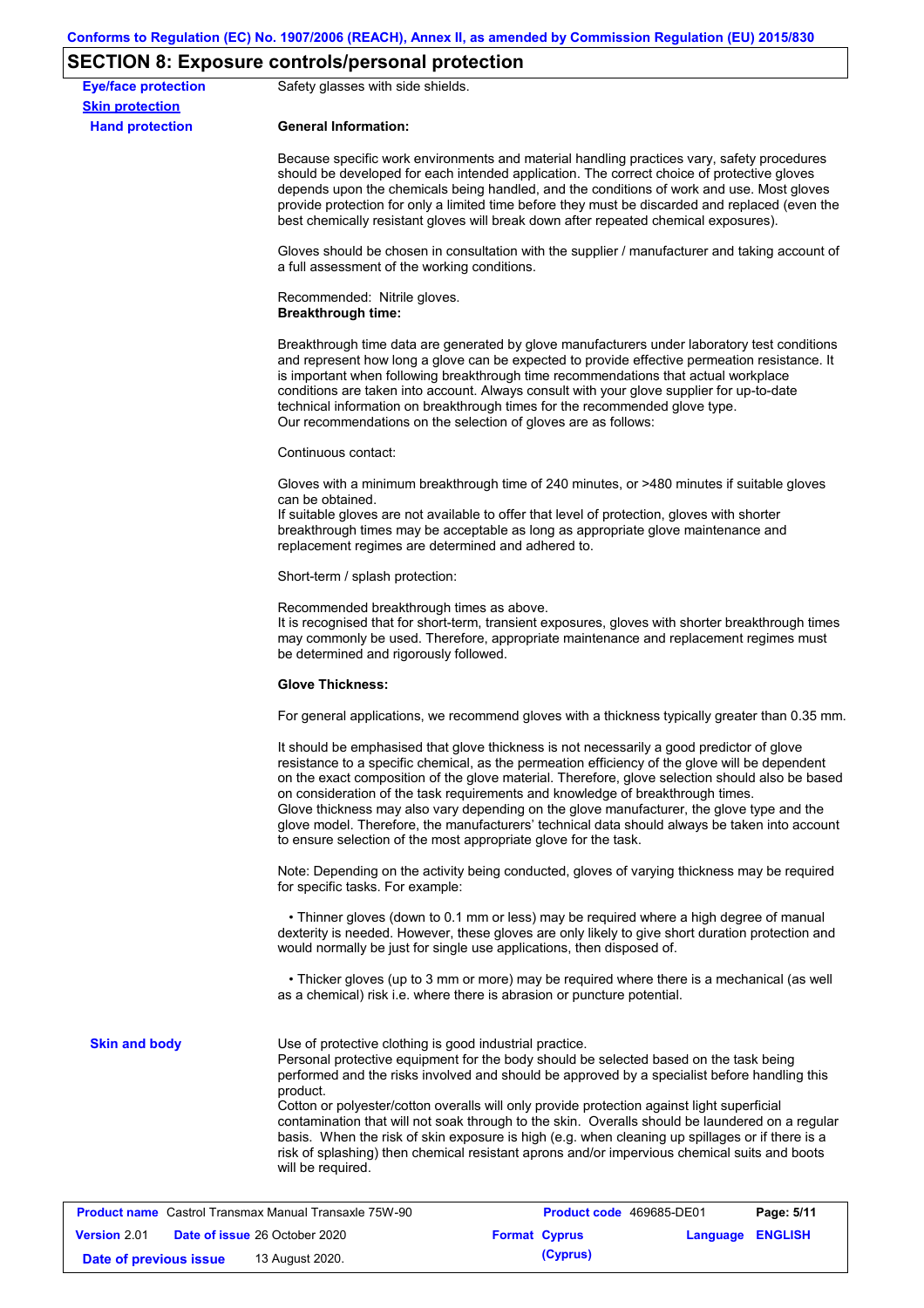# **SECTION 8: Exposure controls/personal protection**

| <b>Refer to standards:</b>                | Respiratory protection: EN 529<br>Gloves: EN 420, EN 374<br>Eye protection: EN 166<br>Filtering half-mask: EN 149<br>Filtering half-mask with valve: EN 405<br>Half-mask: EN 140 plus filter<br>Full-face mask: EN 136 plus filter<br>Particulate filters: EN 143<br>Gas/combined filters: EN 14387                           |
|-------------------------------------------|-------------------------------------------------------------------------------------------------------------------------------------------------------------------------------------------------------------------------------------------------------------------------------------------------------------------------------|
| <b>Environmental exposure</b><br>controls | Emissions from ventilation or work process equipment should be checked to ensure they<br>comply with the requirements of environmental protection legislation. In some cases, fume<br>scrubbers, filters or engineering modifications to the process equipment will be necessary to<br>reduce emissions to acceptable levels. |

### **SECTION 9: Physical and chemical properties**

### **9.1 Information on basic physical and chemical properties**

| <b>Appearance</b>                                      |                                                                                                                     |
|--------------------------------------------------------|---------------------------------------------------------------------------------------------------------------------|
| <b>Physical state</b>                                  | Liguid.                                                                                                             |
| <b>Colour</b>                                          | Amber.                                                                                                              |
| <b>Odour</b>                                           | Not available.                                                                                                      |
| <b>Odour threshold</b>                                 | Not available.                                                                                                      |
| рH                                                     | Not available.                                                                                                      |
| <b>Melting point/freezing point</b>                    | Not available.                                                                                                      |
| Initial boiling point and boiling<br>range             | Not available.                                                                                                      |
| <b>Pour point</b>                                      | $-51 °C$                                                                                                            |
| <b>Flash point</b>                                     | Open cup: >180°C (>356°F) [Cleveland.]                                                                              |
| <b>Evaporation rate</b>                                | Not available.                                                                                                      |
| <b>Flammability (solid, gas)</b>                       | Not available.                                                                                                      |
| <b>Upper/lower flammability or</b><br>explosive limits | Not available.                                                                                                      |
| <b>Vapour pressure</b>                                 | Not available.                                                                                                      |
| <b>Vapour density</b>                                  | Not available.                                                                                                      |
| <b>Relative density</b>                                | Not available.                                                                                                      |
| <b>Density</b>                                         | <1000 kg/m <sup>3</sup> (<1 g/cm <sup>3</sup> ) at 15 <sup>°</sup> C                                                |
| Solubility(ies)                                        | insoluble in water.                                                                                                 |
| <b>Partition coefficient: n-octanol/</b><br>water      | Not available.                                                                                                      |
| <b>Auto-ignition temperature</b>                       | Not available.                                                                                                      |
| <b>Decomposition temperature</b>                       | Not available.                                                                                                      |
| <b>Viscosity</b>                                       | Kinematic: 77.58 mm <sup>2</sup> /s (77.58 cSt) at 40°C<br>Kinematic: 14.63 mm <sup>2</sup> /s (14.63 cSt) at 100°C |
| <b>Explosive properties</b>                            | Not available.                                                                                                      |
| <b>Oxidising properties</b>                            | Not available.                                                                                                      |

#### **9.2 Other information**

No additional information.

| <b>SECTION 10: Stability and reactivity</b>                  |                                                                                                                                                                         |  |  |
|--------------------------------------------------------------|-------------------------------------------------------------------------------------------------------------------------------------------------------------------------|--|--|
| <b>10.1 Reactivity</b>                                       | No specific test data available for this product. Refer to Conditions to avoid and Incompatible<br>materials for additional information.                                |  |  |
| <b>10.2 Chemical stability</b>                               | The product is stable.                                                                                                                                                  |  |  |
| <b>10.3 Possibility of</b><br>hazardous reactions            | Under normal conditions of storage and use, hazardous reactions will not occur.<br>Under normal conditions of storage and use, hazardous polymerisation will not occur. |  |  |
| <b>10.4 Conditions to avoid</b>                              | Avoid all possible sources of ignition (spark or flame).                                                                                                                |  |  |
| 10.5 Incompatible materials                                  | Reactive or incompatible with the following materials: oxidising materials.                                                                                             |  |  |
| <b>Product name</b> Castrol Transmax Manual Transaxle 75W-90 | Product code 469685-DE01<br>Page: 6/11                                                                                                                                  |  |  |
| Version 2.01                                                 | Date of issue 26 October 2020<br><b>ENGLISH</b><br><b>Format Cyprus</b><br>Language                                                                                     |  |  |
| Date of previous issue                                       | (Cyprus)<br>13 August 2020.                                                                                                                                             |  |  |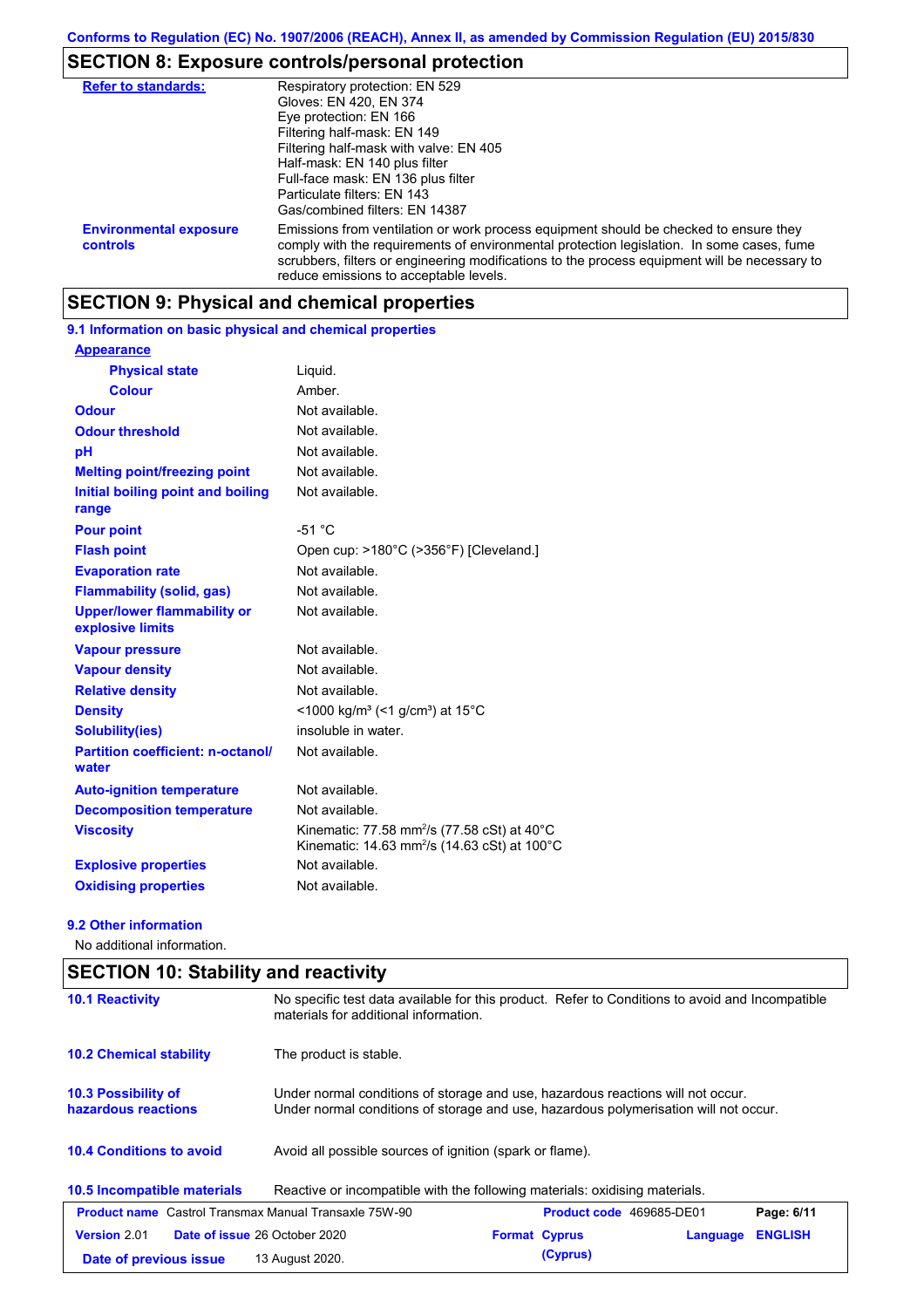### **SECTION 10: Stability and reactivity**

**10.6 Hazardous decomposition products** Under normal conditions of storage and use, hazardous decomposition products should not be produced.

#### **SECTION 11: Toxicological information**

| 11.1 Information on toxicological effects          |                                                                                                                             |
|----------------------------------------------------|-----------------------------------------------------------------------------------------------------------------------------|
| <b>Acute toxicity estimates</b>                    |                                                                                                                             |
| Not available.                                     |                                                                                                                             |
| <b>Information on likely</b><br>routes of exposure | Routes of entry anticipated: Dermal, Inhalation.                                                                            |
| <b>Potential acute health effects</b>              |                                                                                                                             |
| <b>Inhalation</b>                                  | Vapour inhalation under ambient conditions is not normally a problem due to low vapour<br>pressure.                         |
| <b>Ingestion</b>                                   | No known significant effects or critical hazards.                                                                           |
| <b>Skin contact</b>                                | Defatting to the skin. May cause skin dryness and irritation.                                                               |
| <b>Eye contact</b>                                 | No known significant effects or critical hazards.                                                                           |
|                                                    | Symptoms related to the physical, chemical and toxicological characteristics                                                |
| <b>Inhalation</b>                                  | May be harmful by inhalation if exposure to vapour, mists or fumes resulting from thermal<br>decomposition products occurs. |
| <b>Ingestion</b>                                   | No specific data.                                                                                                           |
| <b>Skin contact</b>                                | Adverse symptoms may include the following:<br>irritation<br>dryness<br>cracking                                            |
| <b>Eye contact</b>                                 | No specific data.                                                                                                           |
|                                                    | Delayed and immediate effects as well as chronic effects from short and long-term exposure                                  |
| <b>Inhalation</b>                                  | Overexposure to the inhalation of airborne droplets or aerosols may cause irritation of the<br>respiratory tract.           |
| <b>Ingestion</b>                                   | Ingestion of large quantities may cause nausea and diarrhoea.                                                               |
| <b>Skin contact</b>                                | Prolonged or repeated contact can defat the skin and lead to irritation and/or dermatitis.                                  |
| <b>Eye contact</b>                                 | Potential risk of transient stinging or redness if accidental eye contact occurs.                                           |
| <b>Potential chronic health effects</b>            |                                                                                                                             |
| <b>General</b>                                     | No known significant effects or critical hazards.                                                                           |
| <b>Carcinogenicity</b>                             | No known significant effects or critical hazards.                                                                           |
| <b>Mutagenicity</b>                                | No known significant effects or critical hazards.                                                                           |
| <b>Developmental effects</b>                       | No known significant effects or critical hazards.                                                                           |
| <b>Fertility effects</b>                           | No known significant effects or critical hazards.                                                                           |

### **SECTION 12: Ecological information**

**12.1 Toxicity**

**Environmental hazards** Not classified as dangerous

#### **12.2 Persistence and degradability**

Partially biodegradable.

#### **12.3 Bioaccumulative potential**

This product is not expected to bioaccumulate through food chains in the environment.

| <b>12.4 Mobility in soil</b>                                  |                                                                      |
|---------------------------------------------------------------|----------------------------------------------------------------------|
| <b>Soil/water partition</b><br>coefficient (K <sub>oc</sub> ) | Not available.                                                       |
| <b>Mobility</b>                                               | Spillages may penetrate the soil causing ground water contamination. |

#### **12.5 Results of PBT and vPvB assessment**

Product does not meet the criteria for PBT or vPvB according to Regulation (EC) No. 1907/2006, Annex XIII.

#### **12.6 Other adverse effects**

| <b>Product name</b> Castrol Transmax Manual Transaxle 75W-90 |  | Product code 469685-DE01             |                      | Page: 7/11 |                  |  |
|--------------------------------------------------------------|--|--------------------------------------|----------------------|------------|------------------|--|
| <b>Version 2.01</b>                                          |  | <b>Date of issue 26 October 2020</b> | <b>Format Cyprus</b> |            | Language ENGLISH |  |
| Date of previous issue                                       |  | 13 August 2020.                      |                      | (Cyprus)   |                  |  |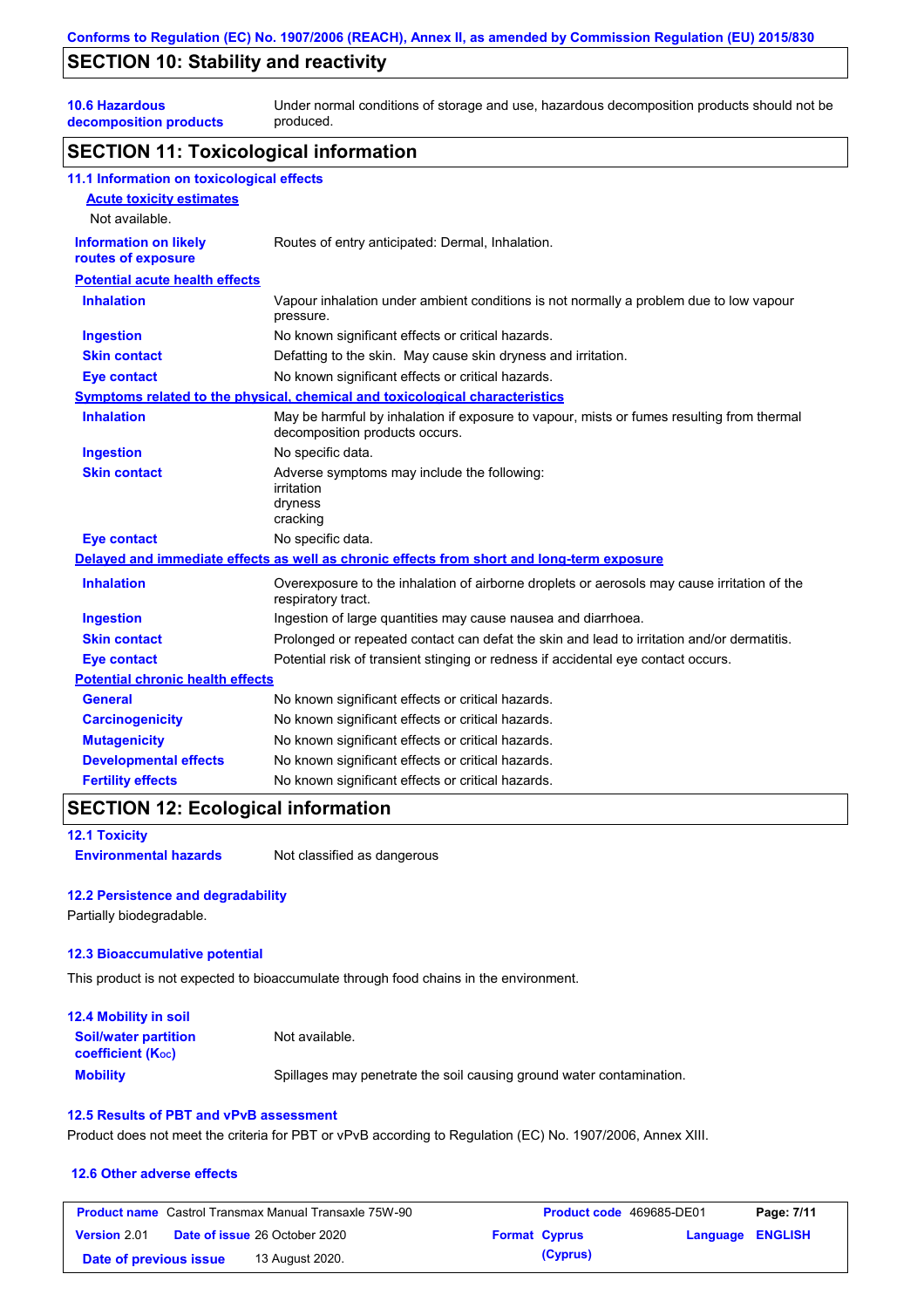### **SECTION 12: Ecological information**

**Other ecological information**

Spills may form a film on water surfaces causing physical damage to organisms. Oxygen transfer could also be impaired.

### **SECTION 13: Disposal considerations**

| <b>13.1 Waste treatment methods</b> |                                                                                                                                                                      |
|-------------------------------------|----------------------------------------------------------------------------------------------------------------------------------------------------------------------|
| <b>Product</b>                      |                                                                                                                                                                      |
| <b>Methods of disposal</b>          | Where possible, arrange for product to be recycled. Dispose of via an authorised person/<br>licensed waste disposal contractor in accordance with local regulations. |
| <b>Hazardous waste</b>              | Yes.                                                                                                                                                                 |

#### **European waste catalogue (EWC)**

| Waste code | <b>Waste designation</b>                |
|------------|-----------------------------------------|
| 13 02 08*  | other engine, gear and lubricating oils |

However, deviation from the intended use and/or the presence of any potential contaminants may require an alternative waste disposal code to be assigned by the end user.

#### **Packaging**

| <b>Methods of disposal</b> | Where possible, arrange for product to be recycled. Dispose of via an authorised person/<br>licensed waste disposal contractor in accordance with local regulations.                                                                    |
|----------------------------|-----------------------------------------------------------------------------------------------------------------------------------------------------------------------------------------------------------------------------------------|
| <b>Special precautions</b> | This material and its container must be disposed of in a safe way. Empty containers or liners<br>may retain some product residues. Avoid dispersal of spilt material and runoff and contact with<br>soil, waterways, drains and sewers. |
| <b>References</b>          | Commission 2014/955/EU<br>Directive 2008/98/EC                                                                                                                                                                                          |

### **SECTION 14: Transport information**

|                                           | <b>ADR/RID</b> | <b>ADN</b>     | <b>IMDG</b>    | <b>IATA</b>    |
|-------------------------------------------|----------------|----------------|----------------|----------------|
| 14.1 UN number                            | Not regulated. | Not regulated. | Not regulated. | Not regulated. |
| 14.2 UN proper<br>shipping name           |                |                | -              |                |
| <b>14.3 Transport</b><br>hazard class(es) |                |                | -              |                |
| <b>14.4 Packing</b><br>group              |                |                |                |                |
| 14.5<br><b>Environmental</b><br>hazards   | No.            | No.            | No.            | No.            |
| <b>Additional</b><br>information          |                |                |                |                |

**14.6 Special precautions for user** Not available.

**14.7 Transport in bulk according to Annex II of Marpol and the IBC Code** Not available.

### **SECTION 15: Regulatory information**

**15.1 Safety, health and environmental regulations/legislation specific for the substance or mixture EU Regulation (EC) No. 1907/2006 (REACH)**

**Annex XIV - List of substances subject to authorisation Annex XIV**

None of the components are listed.

**Substances of very high concern**

None of the components are listed.

**Other regulations**

| <b>Product name</b> Castrol Transmax Manual Transaxle 75W-90 |  |                                      | <b>Product code</b> 469685-DE01 |                      | Page: 8/11              |  |
|--------------------------------------------------------------|--|--------------------------------------|---------------------------------|----------------------|-------------------------|--|
| Version 2.01                                                 |  | <b>Date of issue 26 October 2020</b> |                                 | <b>Format Cyprus</b> | <b>Language ENGLISH</b> |  |
| Date of previous issue                                       |  | 13 August 2020.                      |                                 | (Cyprus)             |                         |  |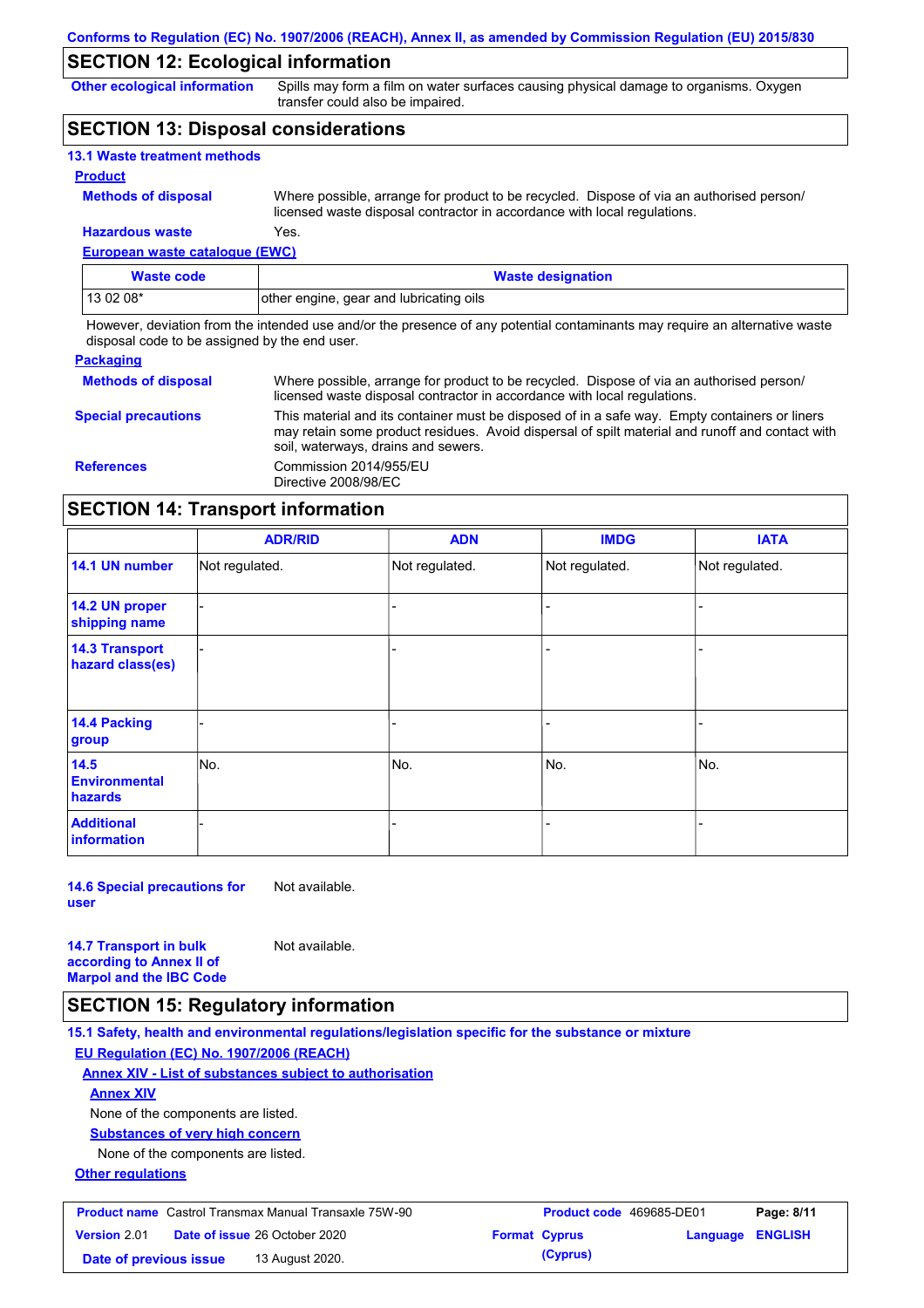# **SECTION 15: Regulatory information**

| <b>REACH Status</b>                                             | The company, as identified in Section 1, sells this product in the EU in compliance with the<br>current requirements of REACH. |
|-----------------------------------------------------------------|--------------------------------------------------------------------------------------------------------------------------------|
| <b>United States inventory</b><br>(TSCA 8b)                     | All components are active or exempted.                                                                                         |
| <b>Australia inventory (AICS)</b>                               | All components are listed or exempted.                                                                                         |
| <b>Canada inventory</b>                                         | All components are listed or exempted.                                                                                         |
| <b>China inventory (IECSC)</b>                                  | All components are listed or exempted.                                                                                         |
| <b>Japan inventory (ENCS)</b>                                   | All components are listed or exempted.                                                                                         |
| <b>Korea inventory (KECI)</b>                                   | All components are listed or exempted.                                                                                         |
| <b>Philippines inventory</b><br>(PICCS)                         | All components are listed or exempted.                                                                                         |
| <b>Taiwan Chemical</b><br><b>Substances Inventory</b><br>(TCSI) | All components are listed or exempted.                                                                                         |
| Ozone depleting substances (1005/2009/EU)                       |                                                                                                                                |
| Not listed.                                                     |                                                                                                                                |
| <b>Prior Informed Consent (PIC) (649/2012/EU)</b>               |                                                                                                                                |
| Not listed.                                                     |                                                                                                                                |
| <b>EU - Water framework directive - Priority substances</b>     |                                                                                                                                |
| None of the components are listed.                              |                                                                                                                                |
| <b>Seveso Directive</b>                                         |                                                                                                                                |

This product is not controlled under the Seveso Directive.

| <b>15.2 Chemical safety</b> | A Chemical Safety Assessment has been carried out for one or more of the substances within  |
|-----------------------------|---------------------------------------------------------------------------------------------|
| assessment                  | this mixture. A Chemical Safety Assessment has not been carried out for the mixture itself. |

# **SECTION 16: Other information**

| <b>Abbreviations and acronyms</b>                            | ADN = European Provisions concerning the International Carriage of Dangerous Goods by<br>Inland Waterway<br>ADR = The European Agreement concerning the International Carriage of Dangerous Goods by<br>Road<br>ATE = Acute Toxicity Estimate<br><b>BCF</b> = Bioconcentration Factor<br>CAS = Chemical Abstracts Service<br>CLP = Classification, Labelling and Packaging Regulation [Regulation (EC) No. 1272/2008]<br>CSA = Chemical Safety Assessment<br>CSR = Chemical Safety Report<br>DMEL = Derived Minimal Effect Level<br>DNEL = Derived No Effect Level<br>EINECS = European Inventory of Existing Commercial chemical Substances<br>ES = Exposure Scenario<br>EUH statement = CLP-specific Hazard statement<br>EWC = European Waste Catalogue<br>GHS = Globally Harmonized System of Classification and Labelling of Chemicals<br>IATA = International Air Transport Association<br>IBC = Intermediate Bulk Container<br><b>IMDG = International Maritime Dangerous Goods</b><br>LogPow = logarithm of the octanol/water partition coefficient<br>MARPOL = International Convention for the Prevention of Pollution From Ships, 1973 as<br>modified by the Protocol of 1978. ("Marpol" = marine pollution)<br>OECD = Organisation for Economic Co-operation and Development<br>PBT = Persistent, Bioaccumulative and Toxic<br><b>PNEC = Predicted No Effect Concentration</b><br>REACH = Registration, Evaluation, Authorisation and Restriction of Chemicals Regulation<br>[Regulation (EC) No. 1907/2006]<br>RID = The Regulations concerning the International Carriage of Dangerous Goods by Rail<br><b>RRN = REACH Registration Number</b><br>SADT = Self-Accelerating Decomposition Temperature<br>SVHC = Substances of Very High Concern<br>STOT-RE = Specific Target Organ Toxicity - Repeated Exposure<br>STOT-SE = Specific Target Organ Toxicity - Single Exposure<br>TWA = Time weighted average<br>$UN = United Nations$ |                                  |                  |            |
|--------------------------------------------------------------|---------------------------------------------------------------------------------------------------------------------------------------------------------------------------------------------------------------------------------------------------------------------------------------------------------------------------------------------------------------------------------------------------------------------------------------------------------------------------------------------------------------------------------------------------------------------------------------------------------------------------------------------------------------------------------------------------------------------------------------------------------------------------------------------------------------------------------------------------------------------------------------------------------------------------------------------------------------------------------------------------------------------------------------------------------------------------------------------------------------------------------------------------------------------------------------------------------------------------------------------------------------------------------------------------------------------------------------------------------------------------------------------------------------------------------------------------------------------------------------------------------------------------------------------------------------------------------------------------------------------------------------------------------------------------------------------------------------------------------------------------------------------------------------------------------------------------------------------------------------------------------------------------------------------------------------------------|----------------------------------|------------------|------------|
| <b>Product name</b> Castrol Transmax Manual Transaxle 75W-90 |                                                                                                                                                                                                                                                                                                                                                                                                                                                                                                                                                                                                                                                                                                                                                                                                                                                                                                                                                                                                                                                                                                                                                                                                                                                                                                                                                                                                                                                                                                                                                                                                                                                                                                                                                                                                                                                                                                                                                   | Product code 469685-DE01         |                  | Page: 9/11 |
| <b>Version 2.01</b><br>Date of previous issue                | Date of issue 26 October 2020<br>13 August 2020.                                                                                                                                                                                                                                                                                                                                                                                                                                                                                                                                                                                                                                                                                                                                                                                                                                                                                                                                                                                                                                                                                                                                                                                                                                                                                                                                                                                                                                                                                                                                                                                                                                                                                                                                                                                                                                                                                                  | <b>Format Cyprus</b><br>(Cyprus) | Language ENGLISH |            |
|                                                              |                                                                                                                                                                                                                                                                                                                                                                                                                                                                                                                                                                                                                                                                                                                                                                                                                                                                                                                                                                                                                                                                                                                                                                                                                                                                                                                                                                                                                                                                                                                                                                                                                                                                                                                                                                                                                                                                                                                                                   |                                  |                  |            |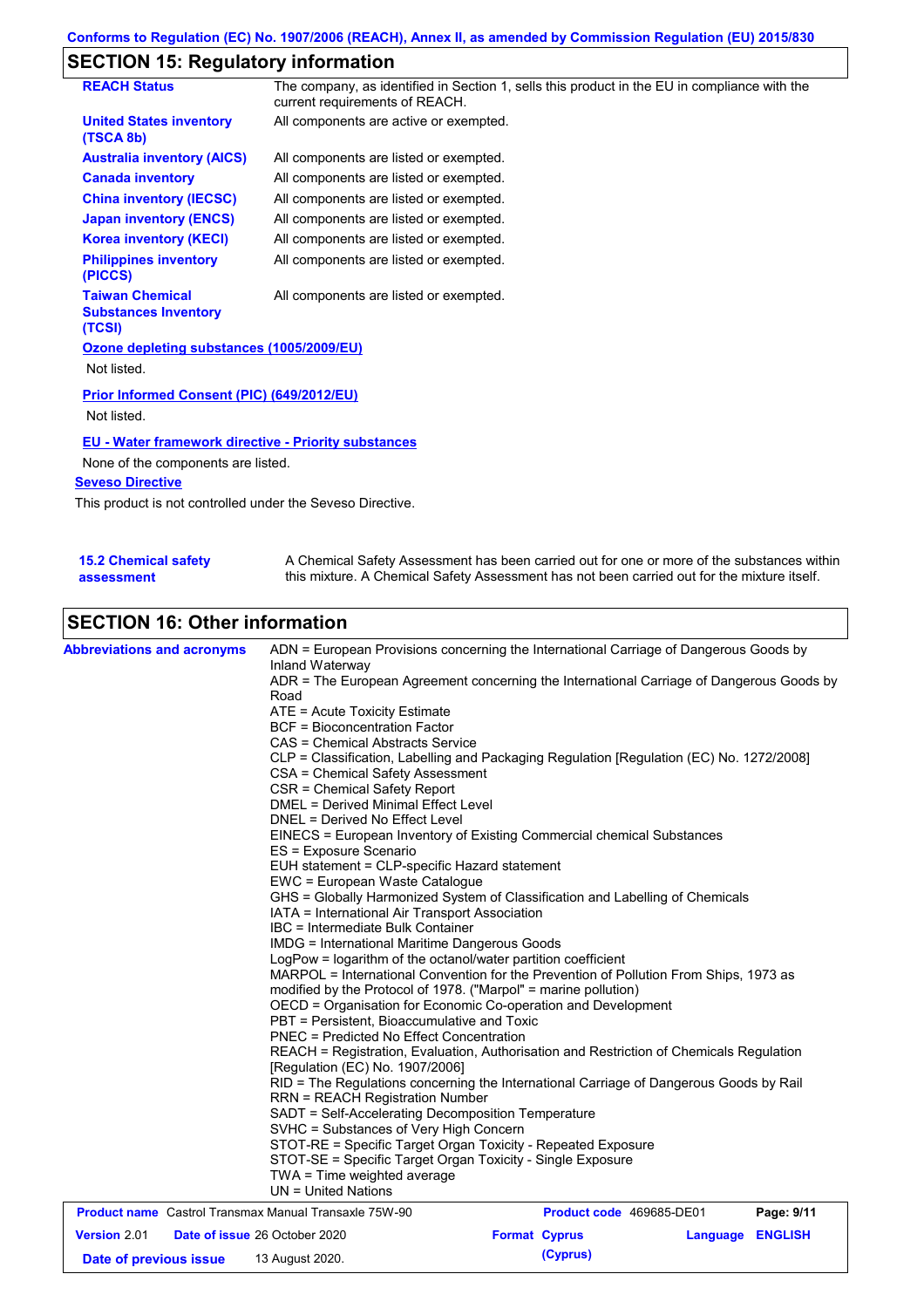### **SECTION 16: Other information**

| UVCB = Complex hydrocarbon substance                                                  |
|---------------------------------------------------------------------------------------|
| VOC = Volatile Organic Compound                                                       |
| vPvB = Very Persistent and Very Bioaccumulative                                       |
| Varies = may contain one or more of the following 64741-88-4 / RRN 01-2119488706-23,  |
| 64741-89-5 / RRN 01-2119487067-30, 64741-95-3 / RRN 01-2119487081-40, 64741-96-4/ RRN |
| 01-2119483621-38, 64742-01-4 / RRN 01-2119488707-21, 64742-44-5 / RRN                 |
| 01-2119985177-24, 64742-45-6, 64742-52-5 / RRN 01-2119467170-45, 64742-53-6 / RRN     |
| 01-2119480375-34, 64742-54-7 / RRN 01-2119484627-25, 64742-55-8 / RRN                 |
| 01-2119487077-29, 64742-56-9 / RRN 01-2119480132-48, 64742-57-0 / RRN                 |
| 01-2119489287-22, 64742-58-1, 64742-62-7 / RRN 01-2119480472-38, 64742-63-8,          |
| 64742-65-0 / RRN 01-2119471299-27, 64742-70-7 / RRN 01-2119487080-42, 72623-85-9 /    |
| RRN 01-2119555262-43, 72623-86-0 / RRN 01-2119474878-16, 72623-87-1 / RRN             |
| 01-2119474889-13                                                                      |
|                                                                                       |

**Procedure used to derive the classification according to Regulation (EC) No. 1272/2008 [CLP/GHS]**

| <b>Classification</b>                                  | <b>Justification</b>       |                                               |
|--------------------------------------------------------|----------------------------|-----------------------------------------------|
| Not classified.                                        |                            |                                               |
| <b>Full text of abbreviated H</b><br><b>statements</b> | H304                       | May be fatal if swallowed and enters airways. |
| <b>Full text of classifications</b><br>[CLP/GHS]       | Asp. Tox. 1, H304          | <b>ASPIRATION HAZARD - Category 1</b>         |
| <b>History</b>                                         |                            |                                               |
| Date of issue/ Date of<br>revision                     | 26/10/2020.                |                                               |
| Date of previous issue                                 | 13/08/2020.                |                                               |
| <b>Prepared by</b>                                     | <b>Product Stewardship</b> |                                               |

#### **Indicates information that has changed from previously issued version.**

#### **Notice to reader**

All reasonably practicable steps have been taken to ensure this data sheet and the health, safety and environmental information contained in it is accurate as of the date specified below. No warranty or representation, express or implied is made as to the accuracy or completeness of the data and information in this data sheet.

The data and advice given apply when the product is sold for the stated application or applications. You should not use the product other than for the stated application or applications without seeking advice from BP Group.

It is the user's obligation to evaluate and use this product safely and to comply with all applicable laws and regulations. The BP Group shall not be responsible for any damage or injury resulting from use, other than the stated product use of the material, from any failure to adhere to recommendations, or from any hazards inherent in the nature of the material. Purchasers of the product for supply to a third party for use at work, have a duty to take all necessary steps to ensure that any person handling or using the product is provided with the information in this sheet. Employers have a duty to tell employees and others who may be affected of any hazards described in this sheet and of any precautions that should be taken. You can contact the BP Group to ensure that this document is the most current available. Alteration of this document is strictly prohibited.

| <b>Product name</b> Castrol Transmax Manual Transaxle 75W-90 |                                      |  | <b>Product code</b> 469685-DE01 |                         | Page: 10/11 |
|--------------------------------------------------------------|--------------------------------------|--|---------------------------------|-------------------------|-------------|
| <b>Version 2.01</b>                                          | <b>Date of issue 26 October 2020</b> |  | <b>Format Cyprus</b>            | <b>Language ENGLISH</b> |             |
| Date of previous issue                                       | 13 August 2020.                      |  | (Cyprus)                        |                         |             |